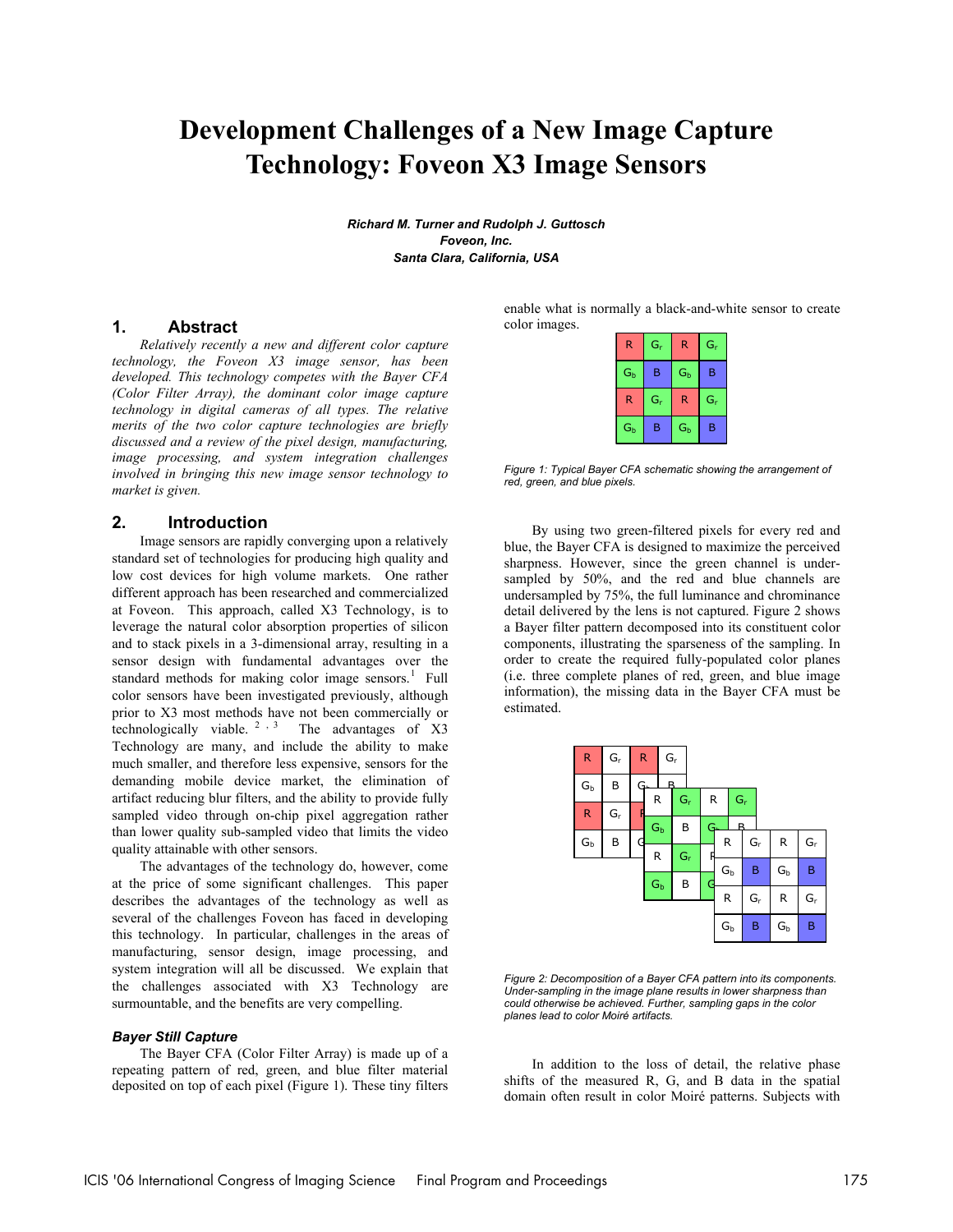repeating patterns (fabrics, building exteriors, and other fine, periodic detail) are known to create odd artifacts consisting of colors and frequencies not found in the original scene.

In order to overcome the system limitations imposed by the Bayer CFA, various schemes are employed. Optical Low Pass Filters (also known as blur filters) are used to reduce the effect of the relative phase shifts in the color sampling planes. Also, algorithms of increasing sophistication have been implemented to improve image sharpness and fidelity and to reduce color artifacts.<sup>4</sup>

### *Video Capture with Bayer CFA*

Creating a video stream usually involves a combination of the use of on-chip binning registers, which aggregate pixels of the same color during readout, and decimation of sensor data to achieve the desired video stream resolution. Figures 3 and 4 illustrate two basic methods of binning and decimation. Depending on the readout speed of the sensor and the level of design complexity that can be tolerated, varying degrees of binning and decimation can be used to create a video stream of good quality. However, unless the sensor operates at full resolution with downstream digital binning, the CFA sensor will always sacrifice some performance due to the fundamental inability to simultaneously combine adjacent pixels in both dimensions and maintain accurate color information.



*Figure 3: Bayer CFA pixel summing scheme taking 16 (4x4) pixels and binning to 4 (2x2) pixels suitable for video applications. Such a scheme is more suitable for Bayer CFA CMOS sensors.* 

| R            | $G_r$ | R       | $G_r$ | R            | $G_r$ | $\mathsf{R}$ | $G_r$ |
|--------------|-------|---------|-------|--------------|-------|--------------|-------|
| $G_b$        | B     | $G_b$   | B     | $G_b$        | B     | $G_b$        | B     |
| $\mathsf{R}$ | $G_r$ | R       | $G_r$ | $\mathsf{R}$ | $G_r$ | R            | $G_r$ |
| $G_b$        | B     | $G_{b}$ | B     | $G_b$        | B     | $G_b$        | B     |
| R            | $G_r$ | R       | $G_r$ | R            | $G_r$ | R            | $G_r$ |
| $G_b$        | B     | $G_b$   | B     | $G_b$        | B     | $G_b$        | B     |
| R            | $G_r$ | R       | $G_r$ | R            | $G_r$ | $\mathsf{R}$ | $G_r$ |
| $G_b$        | B     | $G_b$   | B     | $G_b$        | B     | $G_b$        | B     |

*Figure 4: Alternate method for creating a video stream with a Bayer CFA sensor which employs skipping every other RGGB group of pixels* 

### *Bayer System Infrastructure*

A wide variety of Bayer CFA sensors in a wide variety of sizes are available from a large number of manufacturers. There exists a plethora of image processing ICs for producing fully-processed RGB images from these sensors: off-the-shelf ASICs and DSPs are available from commercial sources, and a large number of proprietary image processing ASICs exist. Many low-cost CMOS image sensors include the image processing directly on the sensor chip. The existence of these image processing solutions ensures that a total digital image capture and processing solution for a Bayer image sensor can be created with relative ease.

## *Foveon X3 Technology*

An alternative method for obtaining color images from a single chip monolithic imaging array is the Foveon X3 image sensor.<sup>5,6</sup> This unique sensor captures red, green, and blue light at each point in an image during a single exposure. To achieve this, Foveon sensors take advantage of the natural light absorbing characteristics of silicon. Light of different wavelengths is absorbed at different depths in the silicon -- blue photons are absorbed near the surface, green photons in the middle, and red photons are absorbed deeper in the material.<sup>7</sup> This mechanism results in spectral sensitivity curves (see Fig. 7) for the red, green, and blue channels that are broader than those found in typical CFA sensors, and as we shall see later, the combination of broad spectral curves and full color sampling at every point in the image plane also has advantages in the design of the sensor topology.

A schematic representation of the vertical arrangement of X3 pixels is shown in Figure 5. Figure 6 shows the color planes that result directly during image capture, without interpolation.



*Figure 5: Schematic depiction of a Foveon X3 image sensor showing stacks of pixels, which record color channels depth-wise in silicon.* 

Note also that each pixel in the array is surrounded by pixels of the same color, a feature that greatly simplifies video readout and enables new sensor architectures not possible with Bayer CFAs.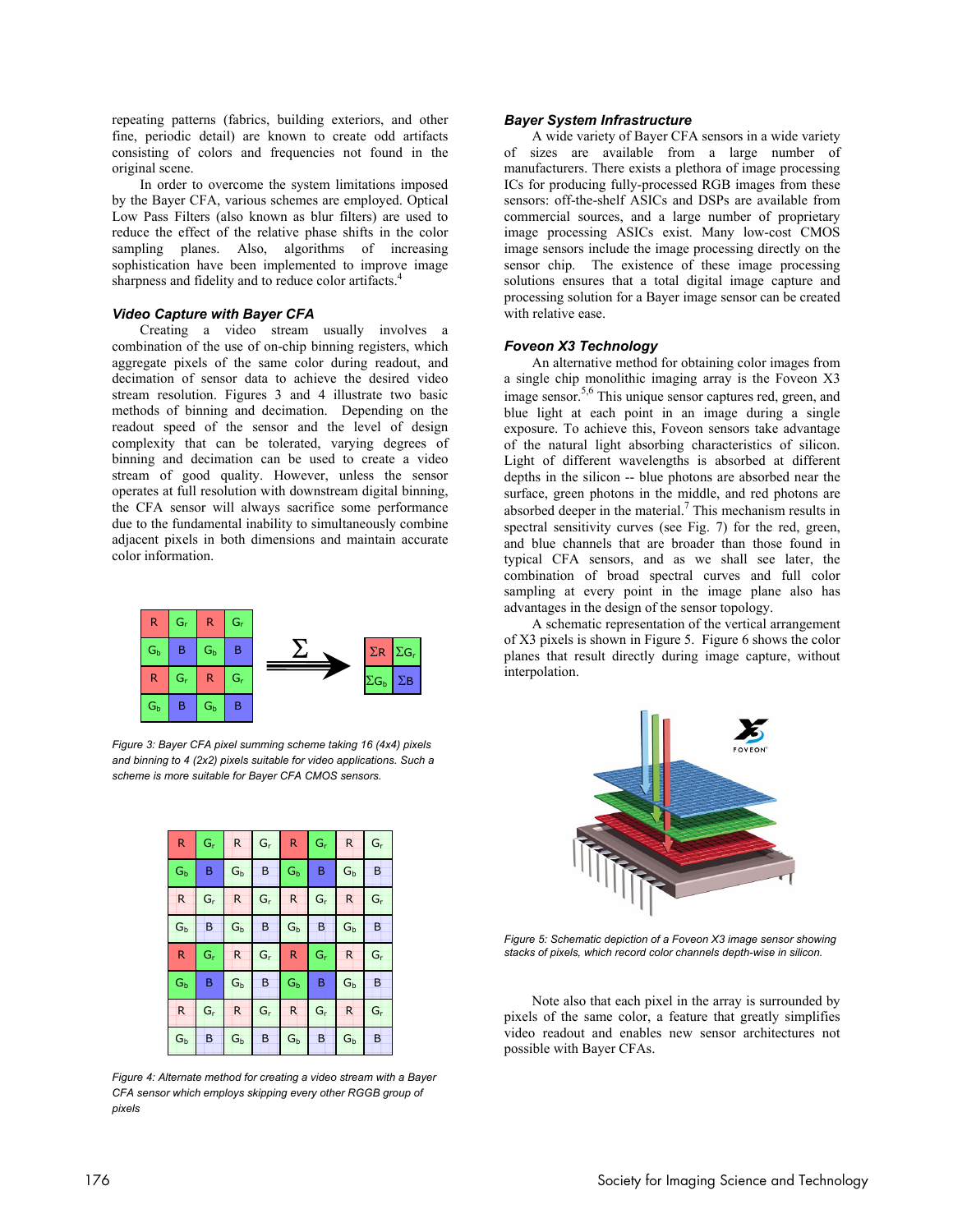

*Figure 6: Fully populated image sampling found in film scanners, color-separation prism cameras, and also in Foveon X3 image sensors.* 

A major difference between most Bayer CFAs and Foveon X3 technology lies in the spectral sensitivity curves for the three color channels. As can be seen in Figure 7, the X3 spectral sensitivity curves are broader than those of typical Bayer CFAs. The broad character of the curves does not affect the ability to produce color–accurate images. The curves provide a set of basis functions which are quite suitable for producing images with high color accuracy and which reduce the likelihood of metamerism. Broad curves do require a color matrix with larger off-diagonal coefficients which can increase noise in the final image. Figure 8 gives sample matrices for X3 and Bayer sensors.



*Figure 7: Spectral curves for a Foveon X3 sensor (solid lines) and a typical Bayer CFA (dsahed lines) used in consumer digital still cameras* 

| $4.9 - 5.4 \quad 1.5$ | $1.4 - 0.9 0.7$   |
|-----------------------|-------------------|
| $-3.2$ 8.1 $-3.9$     | $-0.9$ 2.3 $-0.2$ |
| $2.0 - 8.1$ 7.1       | $-0.5 -1.5$ 3.3   |
|                       |                   |

*Figure 8: Example Color matrices for an X3 sensor (left) and a Bayer CFA sensor (right) to transform images from camera color space to sRGB color space* 

## *Advantages of Stacked Pixels*

Vertical stacking increases pixel density, thereby increasing the sharpness per unit silicon area in the resulting image. The stacks of red, green and blue pixels also eliminate the relative phase differences among the samples in color planes of a Bayer CFA, thus eliminating false color patterns. The combination of increased pixel density and the elimination of the need for a blur filter results in sharpness improvements in both luminance and chrominance that can be measured using industry-standard techniques as well as newer methods. $8,9$ 

Further, since the image data is captured as three complete planes, the Bayer-to-fully-populated interpolation step can be skipped.

The color filter layers used in Bayer CFAs increase the thickness of the optical stack above the pixel. By eliminating the need for these layers, X3 image sensors can be made with a thinner optical stack, simplifying microlens design, an important feature as pixel pitches shrink.

The X3 architecture also enables a fundamental advantage in the way that video is generated. Since each pixel in an X3 pixel stack has neighbors of the same color, pixels can be directly combined on-chip to create images at video resolutions. For example, a Foveon X3 sensor with a pixel layout of 1280 x 960 x 3 pixels can be binned on-chip in 2x2 blocks to a VGA video stream of 640 x 480 x 3 pixels. During readout, each of these 2x2 blocks is read out of the sensor as a single value, thereby increasing the frame rate to video speeds, while maintaining the image quality advantages of a fully-sampled image plane.

In addition to enabling high quality video, the fact that each pixel is surrounded horizontally by pixels of the same color also creates some unique advantages in readout architecture. For example, the planes do not all have to be read out at the same resolution to achieve a desired image quality level. This topic is discussed in greater detail in the following section.

# **3. Foveon X3 Technology Challenges**

#### *Manufacturing*

X3 sensors make use of many of the same manufacturing techniques that traditional sensors use, however the key differences relate to the implementation of color sensitivity. Traditional image sensors start as monochrome devices and are then converted to color sensing devices through a series of masking, deposition, and etching steps that involve the use of some type of organic or plastic color filter material. The exact number of steps varies from manufacturer to manufacturer, but in general a minimum of 3-5 steps will be required to achieve a 3-color device.

For X3, the color capability is built-in during the initial formation of the stacked pixels. The stacked pixels are created through a series of epitaxial growth and masking/ion implantation steps. The processes required to perform these steps are well developed, standard, semiconductor manufacturing techniques. The three photodiode layers are formed at precise depths and with precise doping concentrations that are designed to create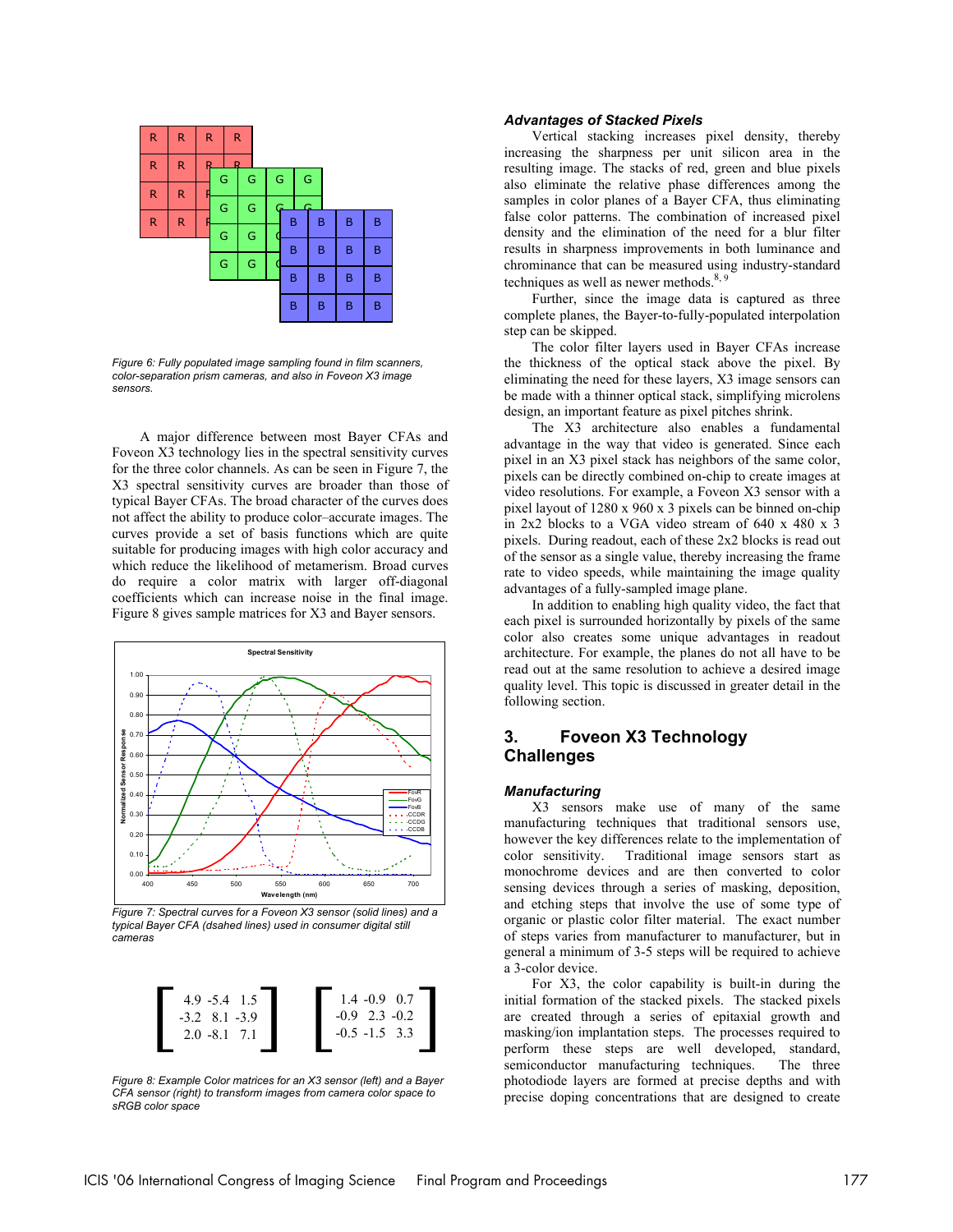the most optimal color response (which is directly proportional to detector depth) combined with the highest light collection and conversion efficiency.

One of the challenges is deciding the proper tradeoff between light collection, color separation, and red-channel MTF. As with all image sensors, the carriers absorbed most deeply in the semiconductor will have the greatest opportunity to diffuse to other pixels, and therefore the red channel has the potential to have lower MTF if the collection depth is not correctly controlled. Related to this, there is a direct tradeoff between color accuracy and light collection – collection of a large amount of red signal will increase the red SNR, but will also require that the color processing apply more aggressive correction to the raw sensor data to achieve accurate or desired color, resulting in a higher noise gain due to the transfer from sensor raw color space to an appropriate rendered image color space.

A second challenge associated with epitaxial deposition and photodiode construction is one of the unique aspects of X3. Unlike most other epi growth processes, the stacked pixel construction requires that new epitaxial layers be grown on top of layers that have been patterned. Maintaining alignment of high quality epi layers requires specialized techniques that have been developed for this task.

The color response and dark leakage currents are also sensitive to the epi quality and uniformity/thickness. Through careful control and epi reactor operating techniques, the thickness is maintained to within a few percent across a wafer, and the purity is kept to a level that results in no distinguishable leakage current difference between the grown epi layers and highly pure bulk silicon.

Once the fundamental photodiode depth and color responses are optimized, the next major manufacturing challenge is establishing a connection from the surface, where the active pixel circuitry resides, to the buried photodiode layers. Foveon employs a plug structure that relies upon highly conductive silicon connections to the buried photodiodes. The plugs require multiple high energy n-type implants, which are derived from the retrograde N-wells used in CMOS. Thick photoresist is capable of blocking the implants and still forming the openings used for the plugs. The deepest implants are those which form the plugs between the red and green photodiodes, and fortunately due to the pixel design geometries employed, the spacing requirements between the deep implants are less demanding.

### *Sensor Design and Architecture*

In order to maximize the benefits of the X3 architecture, Foveon has explored and employed a number of distinct pixel designs. All of the pixel designs are targeted toward addressing one of the major issues with the stacked pixel technology: due to the parallel nature of the light collection and photo generation, as well as the increased density of data that an X3 image sensor provides, there is a requirement for more readout circuitry per-unit silicon area than for a Bayer CFA traditional sensor. Traditional sensors generate one data value per pixel location because there is only a single pixel sensor in that location, whereas an X3 image sensor generates 3 distinct

data values per pixel location due to the stack of 3 pixel sensors.

The initial pixel design employed by Foveon was a 4T per color design based on Foveon's initial electronic shutter sensor design.<sup>10</sup> The drawbacks with this approach related to image lag and threshold voltage variations and nonlinearities in the electronic shutter switch. More modern 4T designs which employ a CCD-like depleted photodiode and readout structure can eliminate these drawbacks, but at that time the X3 process was not merged with a depleted photodiode design.

Foveon's two prior SLR image sensors, the F7 and F7N, were both 10.2 megapixel (2304x1536x3) sensors that were based on a standard 3T readout structure. Due to the extra circuitry required to readout the 3 pixels in parallel, the design made use of column lines as both an output channel as well as a reset input channel for each color. The advantages of this design are high fill factor at more than 60% without a micro lens as well as efficient use of metal layers, which is critical to achieve high yield for large sized image sensors.



*Figure 9: Serial pixel schematic. Separate pixels are read out sequentially, sharing amplifier and row select transistors.*

Following the color parallel approach employed in the SLR sensors, Foveon next adopted a color serial design which is better suited to the smaller pixels required for compact format image sensors. In this design, which was produced for the compact DSC market and is shown in Figure 9, the three color pixel sensors all share the same readout amplifier and column circuitry. The benefit to this is the reduction in transistor count per array location; however the penalty comes in the form of a relatively high capacitance of the sense node combined with a slower frame readout that delivers pixels in a line-sequential color format. The data format is problematic because most downstream processing requires RGB pixel data. To address the speed issue, the sensor was designed to achieve a higher than usual pixel rate for a sensor of its class, and a high speed pipeline A/D converter was employed.

Although the color serial approach accommodates pixel sizes down to 3.3 microns (or smaller), Foveon has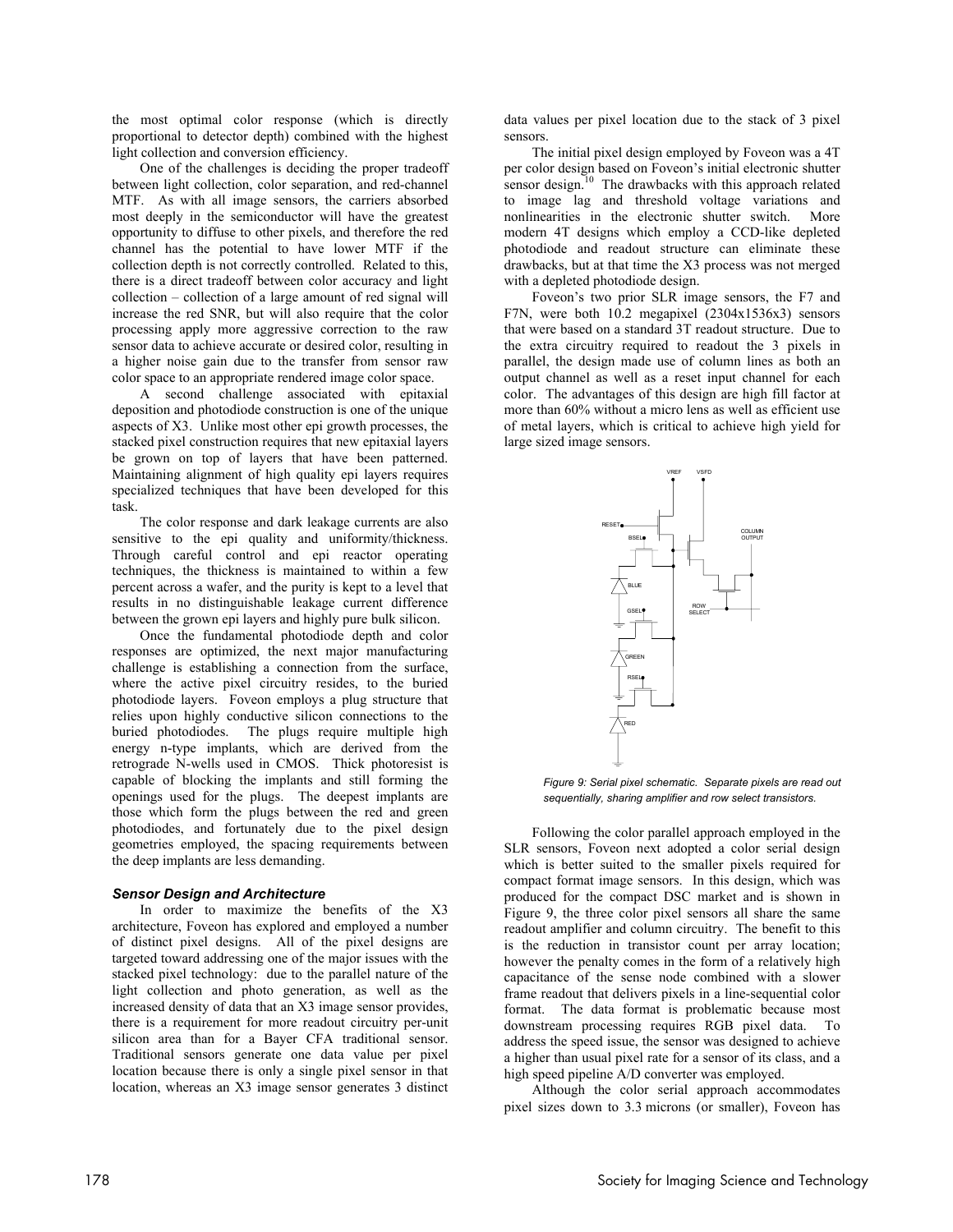also investigated a different readout mode which can accommodate even smaller pixels without sacrificing performance. This readout mode is intertwined with the image processing architecture, and is termed Y-RGB readout (see Figure 10). This readout leverages one of the aspects of X3 that is usually considered to be a hindrance: the broad spectral responses of the color channels. Because each channel in the sensor has a broad spectral response,



*Figure 10: Conceptual schematic representation of a pixel design suitable for the Foveon Y-RGB image processing pipeline.* 

it is possible to extract complete sharpness or "luminance" data from the green channel. Using this natural property of X3, the Y-RGB readout reduces the quantity of data that must be handled by combining the output signals from two of the three color channels (R,B) in the multiplexer shown in Figure 10, or alternatively downstream in the digital domain. The G pixel layer is then used as both a sharpness channel and a color channel. In this way, the resulting dataset can effectively be reduced to a single high resolution sharpness channel and three low resolution chroma channels. Depending on whether or not the chroma downsampling is done in the analog or digital domains, there are potential power and readout bandwidth benefits, signal-to-noise advantages, as well as the possibility for increased fill factor in the pixel design through sharing of readout and amplifier resources between the channels. Because the chroma signal aggregation/downsampling occurs after the optical sampling and the green channel covers the visible spectrum, there is no color aliasing and no visible loss in resolution, as shown in Figure 11. Although this readout scheme requires a different approach to the image processing (discussed in the following section), it turns out to be a very natural way to operate the sensor, and is consistent with the way most digital video systems operate on data. In essence, the nearly universally required steps of changing to a luminance-chrominance color space and downsampling the color data are performed early in the processing, as opposed to downstream after most of the computationally complex processing has been done, as is usually the case.



*Figure 11: Samples of images processed using standard pipeline and Foveon Y-RGB. The images show equivalent sharpness.* 

#### *Image Processing*

The development of the pixel architectures creates an opportunity to build image processing pipelines specifically tailored to the sensor output. Two processing pipelines have been created, one for operating on color-parallel and color-serial data, and the other for operating on Y-RGB  $data<sup>11</sup>$  As far as the specific steps involved, the pipelines are similar, the main difference being that the Y-RGB data uses a split pipe, one for the low resolution chroma data, and one for the high resolution sharpness data (see Figure 12). The split pipeline offers the advantage of handling the more processing-intensive color data at  $\frac{1}{4}$  the resolution of the sharpness data, cutting processing resources proportionally.



*Figure 12: Split image pipeline data concept. Chroma data used for color processing is ¼ resolution compared to the panchromatic sharpness data.*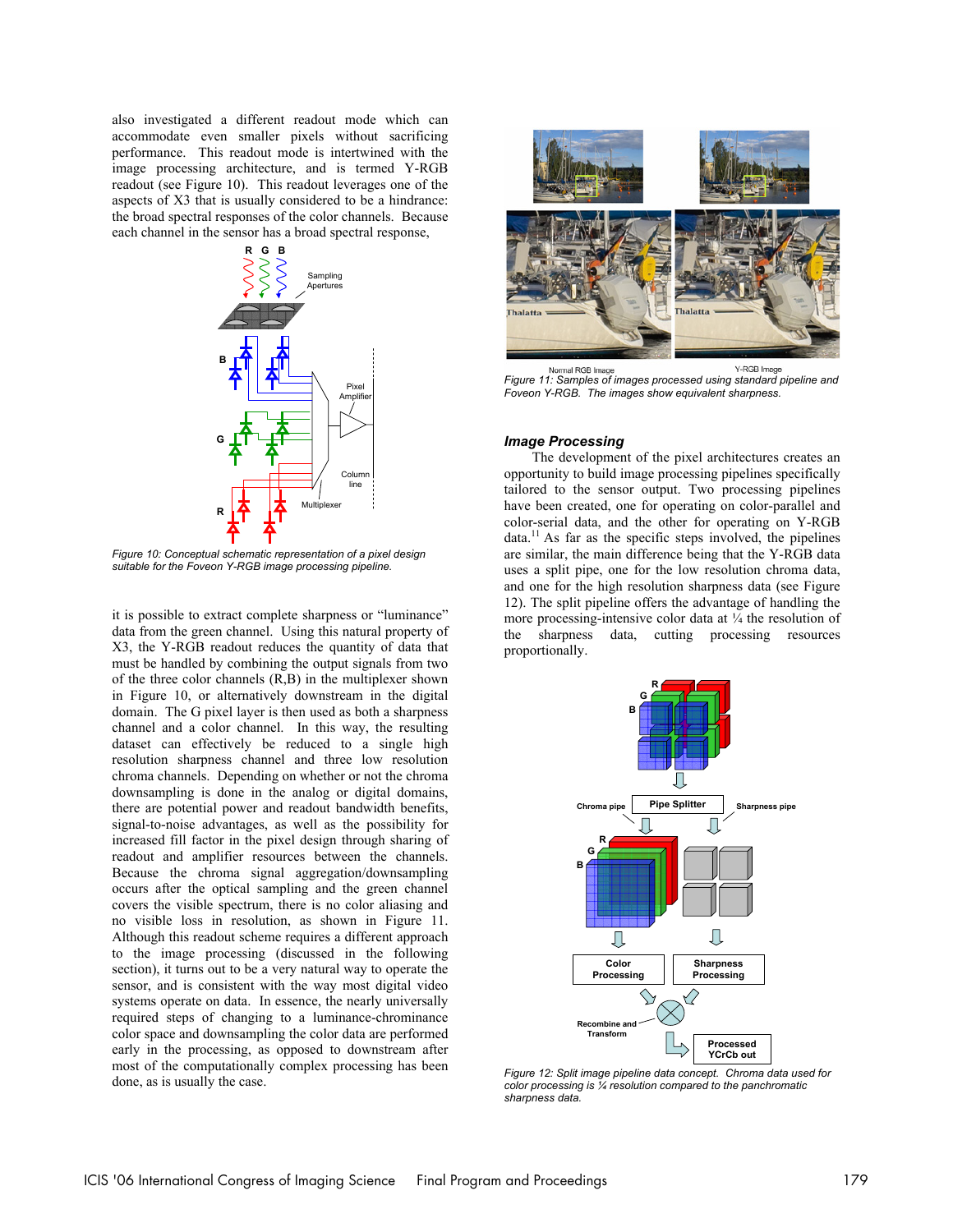As noted earlier, a wide variety of image processing options exist for Bayer sensors. The degree to which these ICs can be used for an X3 application has a lot to do with the flexibility and programmability of the individual processing blocks. First among these is simply the ability to read out an X3 sensor with the pixels being assembled in the correct order. Other limitations encountered in the image processing section of Bayer CFA support ICs include hardwired demosaicking blocks with no opportunity to bypass, limits on the size of the color matrix coefficients, and 10-bit internal pipelines (12-bits are typically used with X3 for best results).

With these HW-based limitations in place, initial image processing development at Foveon focused on implementing an X3-specific pipeline in software. In particular, the work concentrated on 3 areas: sensor linearization, noise reduction, and highlight neutralization. The first area, linearization, uses look-up tables or polynomials to ensure that the sensor response is optimized to account for saturation effects and to increase the dynamic range of the device. The linearization LUTs can also be used to improve low ISO performance by ensuring that saturated pixels are rendered correctly.

Advanced noise reduction algorithms were also developed in order to reduce the effects of the color matrix noise gain. Noise reduction is generally performed in camera color space, or similar wide gamut space on 12-bit data. Most of the noise reduction functions are non-linear neighborhood operators and are suitable for use in either image processing pipeline. In addition to the neighborhood operators, there is also a function for eliminating single pixel outliers. The development of these algorithms, which included coring, blurring, and localized color saturation adjustment functions, continues to pay dividends as pixels shrink in size.

Another image characteristic that must be dealt with for both Bayer and Foveon X3 sensors is the rendering of saturated highlights. Without extra processing, specular highlights can show unnatural color. In the X3 case, this effect is magnified by the color matrix. To control this effect, highlight and highlight-neighbor neutralization algorithms were also developed, which use the computed scene white balance to neutralize affected pixels.

As noted above, software-based processing was initially developed, but hardware-based solutions are now coming on-line.

# *System Integration*

Among the system integration issues that a camera designer takes into account when planning an X3 project are sensor readout, memory requirements and architecture, and specification of the lens and IR filter.

The majority of image processing ICs only support Bayer pixel output modes, i.e., they require an (RGRG…, GBGB…)-type pixel stream coming into the IC. While the Foveon  $X3$  sensor can support this output mode,  $^{12}$  it sacrifices one of the key benefits of X3 and is therefore not an option when the best image quality is required. Image data is delivered either as one color line at a time (RRR…, GGG…, BBB…, ), or as RGB triplets, which requires some buffering and a slightly different memory management scheme before being passed to the image processing section of the IC.

As far as optical issues are concerned, as noted earlier there is an advantage in the optical stack since there is no color filter layer in X3 sensors. The lens should be chosen such that the MTF is optimized for the pixel size and an IR filter must be placed in the optical path. In addition to blocking IR, the filter used for X3 sensors must also block UV because the X3 sensor has a significant UV response. In addition, the cut filter also helps shape the red and blue color responses for optimizing the tradeoff between color matrix noise gains and desirable/accurate color reproduction. There is usually some optimization work that is done to match the microlens design to the requirements of the image forming lens and this is especially relevant in the case of high chief ray angles often associated with compact optical systems. The corrections applied with X3 sensors are not significantly different than those used with Bayer CFA sensors.

One item that can be removed from the optical path is the blur filter, reducing cost. As discussed earlier, blur filters are not typically necessary for X3 sensors, since X3 sensors have an inherently higher sampling rate for all three color channels in the image plane. X3 sensors will, of course, produce some spatial aliasing artifacts if presented with frequencies above the Nyquist frequency corresponding to the pixel pitch, however the aliasing will not contain false color, and is therefore not objectionable for most natural subjects.

# **4. Conclusion**

Foveon's unique approach to image sensors has created a new way to capture digital images. The advantages of capturing all three colors with three pixels at each location on the sensor array come in the form of superior image quality and sharpness, as well as in the form of a cost savings due to the ability to use less silicon area to achieve the required performance for a given imaging application. The inherent advantages have compelled others to continue to investigate the path to multi-layer sensors.<sup>13</sup>

The manufacturing, design, image processing, and integration challenges that have been discussed have been addressed through a combination of image sensor design and a system solutions approach, resulting in products that offer high performance at a competitive cost.

While many of the challenges associated with bringing this new technology from the R&D lab to consumer products have been identified and addressed, there remain challenges. Pixel geometries are shrinking, noise and leakage requirements have become more aggressive, and the image sensor market has exploded, generating stiff price and performance competition. In order to continue to offer a compelling solution, X3 technology must continue to evolve with the market and the technologies that support the digital imaging industry. The natural behavior of silicon that Foveon has leveraged to create the stacked pixel image sensor scales to meet the new demands, and therefore X3 technology will continue to advance to meet those demands.